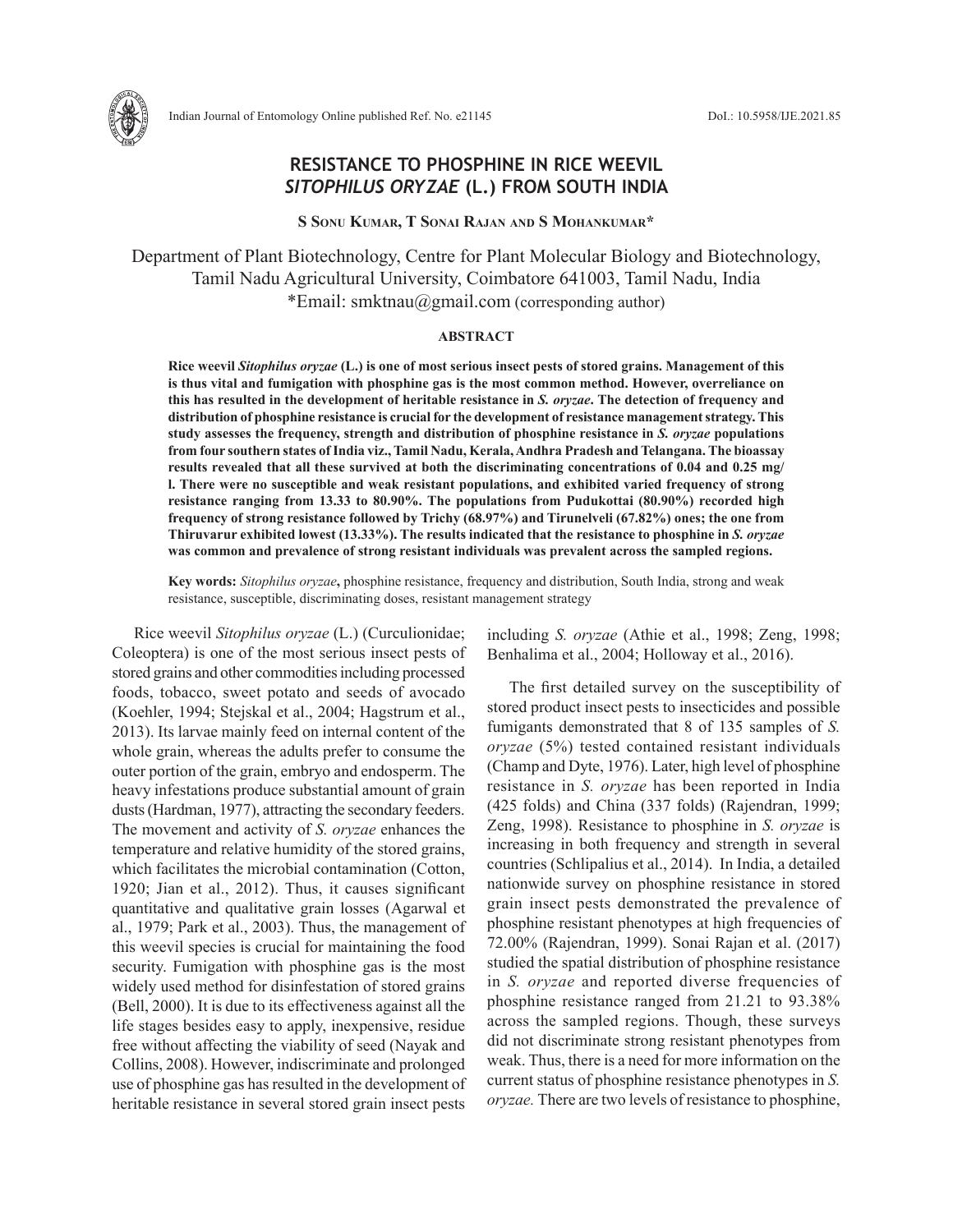weak (White and Lambkin, 1990) and strong resistance (Collins, 1998) based on the ability to survive in the discriminating concentrations. This information on weak and strong resistance to phosphine in stored grain insect pests is crucial for the development of resistance management strategies.

Studies demonstrated that the weak resistance to phosphine was common across the grain growing regions of Australia and ranged from 56 to 99%, whereas the strong resistance reported to be appeared sporadically with the level of 52 folds (Nayak, 2012; Nguyen et al., 2015). Survey on resistance to phosphine in Vietnam demonstrated the prevalence of both weak and strong resistant phenotypes (Duong and Bui, 2004). However, the information on phenotypic characteristics particularly weak and strong resistance to phosphine in Indian population of stored grain insect pests is limited. There is a need for more information on the current status of resistance phenotypes. Considering these, the present study assessed the frequency (i.e. weak and strong resistance) and distribution of resistance to phosphine in *S. oryzae* populations collected from four southern states of India using the discriminative dose assay method (FAO, 1975; Daglish and Collins, 1999).

### **MATERIALS AND METHODS**

A total of 25 samples of *S. oryzae* were collected from bulk grain storages of Food Corporation of India (FCI), Central Warehousing Corporation (CWC), and State Civil Supply Corporation located across four major southern states of India including Tamil Nadu, Kerala, Andhra Pradesh and Telangana using standard sampling procedure (Semple, 1992; Muralidharan and Rajendran, 2001) (Table 1). The collected samples were mass multiplied in whole wheat grain (FAO, 1975). The whole wheat grain was disinfested at  $-20^{\circ}$ C for 48 hr in deep freezer to kill the existing insect pests and their immature stages and then the field collected adults were released individually in 2.0 kg plastic container along with adding 500 g of whole wheat grains and maintained under laboratory conditions (30 $\pm$  2°C, 60 $\pm$ 5% RH). Phosphine gas was generated from commercial formulation of aluminium phosphide tablet  $(56\% \text{ w/w})$ in a gas generation chamber. Aluminium phosphide tablet of 0.6 g was kept in muslin cloth and placed into the lower vessel of gas generation chamber and an inverted glass funnel was positioned over the tablet which would trap and channel the gas through the neck and led to the central receptacle of the upper vessel. The lower vessel was filled with approximately 1.0 l

of 5.0% solution of sulphuric acid. A metal ring was then positioned on the flanges of the lower vessel and the upper vessel was placed on top such that the central receptacle was directly over the funnel neck. A screw thread adaptor containing a silicon septum was used to seal the inner receptacle. Generation of phosphine gas commences immediately and the phosphine gas was observed as gas bubbles. The volume of desiccators is crucial for the calculation of the accurate volume of phosphine gas, which would be injected into each desiccator. For measuring the volume of desiccator, fully assembled desiccator was filled with water completely. The weight of water (g) is relatively equals the volume of desiccator (ml). The volume of the phosphine gas was calculated as per the FAO (Anonymous, 1975) Method No. 16.

 $d_1(\mu l) = \frac{298x x_1(mg/l)x v_1(l)x 22.414x 1000x 1000x 100}{273x 1000x 33.9977(GMW phosphate)x 86}$ 

Where,  $X_1_{(mg/l)} =$  Required dose of phosphine in desiccator;  $V_{1(l)}^{1(mg)}$  Volume of the desiccators

The uniform aged adult insects of *S. oryzae* was fumigated with two discriminating concentration of phosphine gas *viz*., the low concentration (0.04 mg/ l) (White and Lambkin, 1990) and high concentration (0.25 mg/ l) (Daglish and Collins, 1999); over 20 h exposure period for detecting the frequency of weak and strong resistance to phosphine. The resistance bioassay was performed at  $30 \pm 2$ °C and  $60 \pm 5$  per cent relative humidity. Each bioassay test was replicated thrice along with control for each population and fifty adult insects were released per replication. After exposure, the insects were provided with small quantity of culture medium for a week and moved to recovery room. Adult mortality was determined after seven days from the end of the exposure period as fixed by modified FAO Method (FAO, 1975). The observation on numbers responding i.e. dead insects was taken and insects showing movement were considered to be alive. Mortality response data were corrected using Abbot's formula (Abbot, 1925), to eliminate the influence of mortality, which was not >10% in these experiments.

$$
\frac{P_t - P_c}{P_d}
$$
Corrected % mortality = 
$$
\frac{P_t - P_c}{(100 - P_c)} \times 100
$$

Where,  $P_t$  = Observed mortality in treatment and  $P_c$  $=$  Observed mortality in control. The resistance  $\%$  was worked out by the formula  $R = (100-CM) \pm SE$ ; where  $CM=$  corrected mortality;  $SE =$  standard deviation. Pooled binomial standard error was calculated by using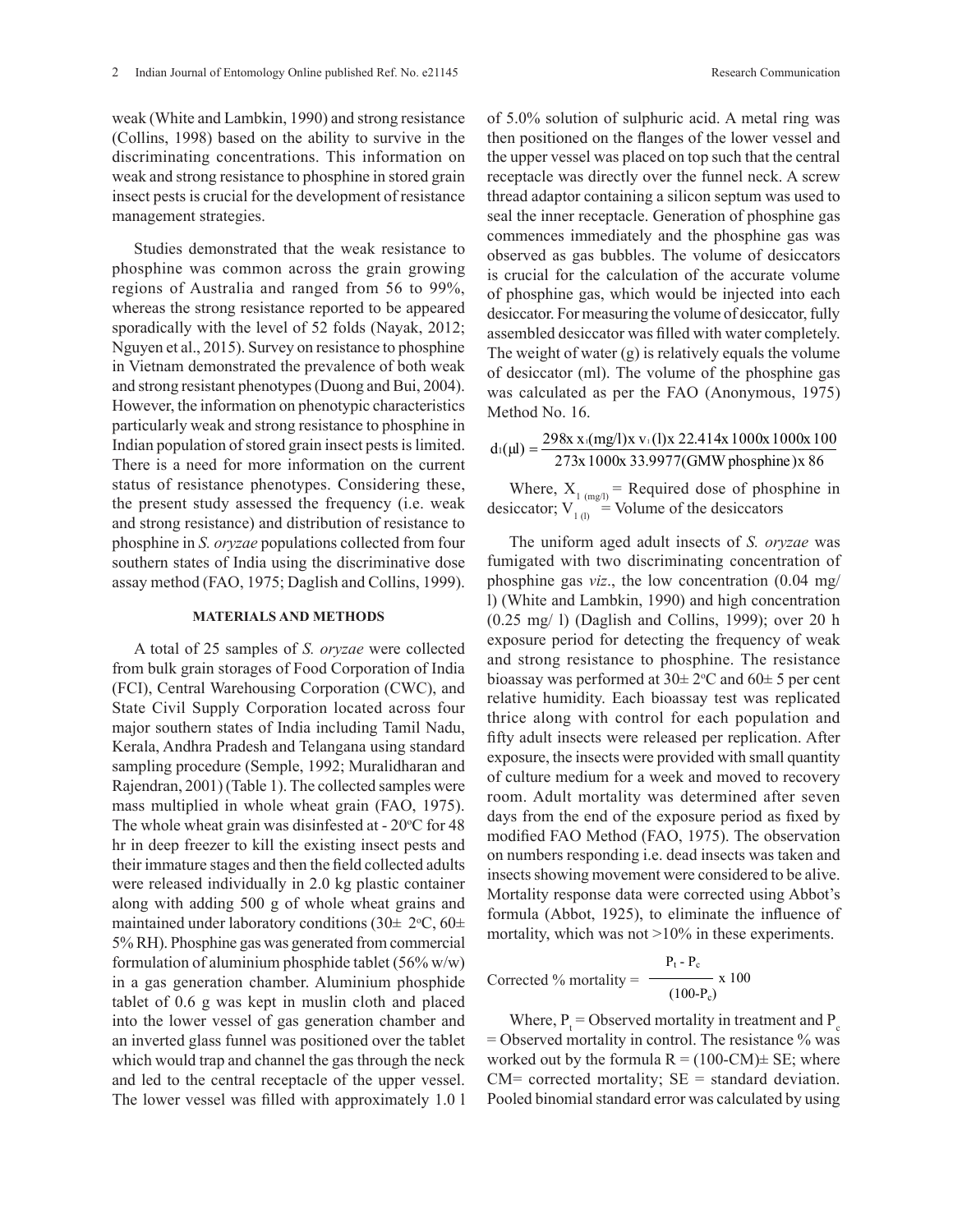| S.  | Locations      | District     | <b>State</b>   | Source       | GPS coordinates      |           | $%$ resistance (Mean $\pm$ SE) |                  |
|-----|----------------|--------------|----------------|--------------|----------------------|-----------|--------------------------------|------------------|
| No  |                |              |                |              | Latitude             | Longitude | $0.04 \text{ mg}/1$            | $0.25$ mg/ 1     |
| 1.  | Kollam         | Kollam       | Kerala         | FCI          | 8.8800 N             | 76.6000 E | $43.33 \pm 3.85$               | $24.44 \pm 2.94$ |
| 2.  | Thiruvarur     | Thiruvarur   | Tamil Nadu     | <b>SCSC</b>  | 10.7730 N            | 79.6370 E | $45.56 \pm 2.22$               | $13.33 \pm 1.92$ |
| 3.  | Kavali Nellore | Nellore      | Andhra Pradesh | FCI          | 14.9200 N            | 79.9800 E | $46.67 \pm 1.92$               | $22.22 \pm 1.11$ |
| 4.  | Virudhunagar   | Virudhunagar | Tamil Nadu     | <b>CWC</b>   | 9.5833 N             | 77.9500 E | $55.56 \pm 2.22$               | $38.89 \pm 2.94$ |
| 5.  | Nagercoil      | Kanyakumari  | Tamil Nadu     | <b>CWC</b>   | 8.1700 N             | 77.4300 E | $57.47 \pm 2.22$               | $36.78 \pm 2.94$ |
| 6.  | Kottayam       | Kottayam     | Kerala         | FCI          | 9.5800 N             | 76.5200 E | $57.78 \pm 2.94$               | $30.00 \pm 3.33$ |
| 7.  | Alleppey       | Alleppey     | Kerala         | FCI          | 9.4900 N             | 76.3300 E | $58.89 \pm 2.22$               | $35.56 \pm 2.22$ |
| 8.  | Kannur         | Kannur       | Kerala         | FCI          | 11.8667 <sub>N</sub> | 75.3653 E | $61.36 \pm 1.92$               | $39.77 \pm 1.11$ |
| 9.  | Cochin         | Ernakulam    | Kerala         | FCI          | 8.5656 N             | 76.8747 E | $65.56 \pm 1.11$               | $52.22 \pm 2.22$ |
| 10. | Kazipet        | Warangal     | Telangana      | FCI          | 17.9667 N            | 79.5000 E | $68.89 \pm 2.22$               | $35.56 \pm 2.94$ |
| 11. | Avadi          | Tiruvallur   | Tamil Nadu     | FCI          | 13.1200 N            | 80.1000 E | $69.77 \pm 3.85$               | $50.00 \pm 1.11$ |
| 12. | Jammikunta     | Karimnagar   | Telangana      | FCI          | 18.2864 N            | 79.4761 E | $72.22 \pm 2.22$               | $48.89 \pm 2.94$ |
| 13. | Erode          | Erode        | Tamil Nadu     | <b>CWC</b>   | 10.8050 N            | 78.6856 E | $72.73 \pm 2.22$               | $46.59 \pm 2.94$ |
| 14. | Peelamedu      | Coimbatore   | Tamil Nadu     | FCI          | $11.1000\text{ N}$   | 77.0100 E | $73.86 \pm 2.94$               | $53.41 \pm 2.22$ |
| 15. | Tuticorin      | Tuticorin    | Tamil Nadu     | FCI          | 8.8100 N             | 78.1400 E | $73.33 \pm 3.33$               | $48.89 \pm 2.94$ |
| 16. | Vellore        | Vellore      | Tamil Nadu     | FCI          | 12.9202 N            | 79.1333 E | 74.44± 2.22                    | $61.11 \pm 1.11$ |
| 17. | Jangalapalli   | Guntur       | Andhra Pradesh | FCI          | 13.2133 E            | 79.0948 E | $74.71 \pm 2.94$               | $56.32 \pm 2.94$ |
| 18. | Chalakkudy     | Thrissur     | Kerala         | FCI          | 10.3000 N            | 76.3300 E | $76.67 \pm 1.92$               | $51.72 \pm 1.92$ |
| 19. | Palakkad       | Palakkad     | Kerala         | FCI          | 10.7700 N            | 76.6500 E | $77.78 \pm 2.94$               | $58.89 \pm 2.22$ |
| 20. | Thanjavur      | Thanjavur    | Tamil Nadu     | FCI          | 10.7825 N            | 79.1313 E | $78.89 \pm 2.22$               | $60.00 \pm 1.92$ |
| 21. | Tirunelveli    | Tirunelveli  | Tamil Nadu     | FCI          | 8.7300 N             | 77.7000 E | $79.31 \pm 1.92$               | $67.82 \pm 1.11$ |
| 22. | Sanathnagar    | Hyderabad    | Telangana      | FCI          | 17.4589 N            | 78.4433 E | $80.00 \pm 1.92$               | $65.56 \pm 1.11$ |
| 23. | Chennai        | Chennai      | Tamil Nadu     | FCI          | 13.0839 N            | 80.2700 E | $81.11 \pm 1.11$               | $61.36 \pm 3.85$ |
| 24. | Trichy         | Trichy       | Tamil Nadu     | <b>CWC</b>   | 10.8050 N            | 78.6856 E | $83.91 \pm 2.94$               | $68.97 \pm 1.92$ |
| 25. | Pudukkottai    | Pudukkottai  | Tamil Nadu     | <b>TNCSC</b> | 10.3800 N            | 78.8200 E | $93.26 \pm 2.94$               | $80.90 \pm 3.33$ |

Table 1. Geographical details and frequency of phosphine resistance in *S. oryzae* collected from southern states of India

FCI-Food Corporation of India; CWC- Central Warehousing Corporation; SCSC- State Civil Supply Corporation ; TNCSC- Tamil Nadu Civil Supply Corporation. Low resistance (0-10%), medium resistance (11-50%) and maximum resistance (51-100%).

the formula  $SE = Steev / \sqrt{n}$ . Further, the frequency of resistance was categorized as low (0-10%), medium (11-50%) and maximum (50-100%).

## **RESULTS AND DISCUSSION**

Knowledge on frequency, strength and distribution of insecticide or fumigant resistance in stored grain insect pests is vital for the development of effective pest and resistance management strategies (Rajendran, 1999; Holloway et al., 2016). This study assesses the strength of weak and strong resistance to phosphine and their frequency in *S. oryzae* populations collected from four southern states based on the response of adult insects to the discriminating concentrations of 0.04 and 0.25 mg/ l over 20 hr exposure period and the results are summarized in Table 1. The discriminating bioassay with the lower concentration of 0.04 mg/ l demonstrated that all the 25 populations were resistant to phosphine and the frequency of resistance varied from 43.33 to 93.26% across the populations. For the individual states, the frequency of phosphine resistance varied from 45.56- 93.26% for Tamil Nadu, 43.33- 77.78% for Kerala, 68.89- 80.00% for Telangana and 46.67 to 74.71% for Andhra Pradesh.

None of the populations were grouped into low resistance group; populations collected from Kavali Nellore (46.67%), Thiruvarur (45.56%), and Kollam (43.33%) were categorized into medium resistance group, whereas the remaining 22 populations from Peelamedu, Chennai, Nagercoil, Virudhunagar, Thanjavur, Tuticorin, Vellore, Tirunelveli, Avadi, Trichy, Pudukkottai, Erode, Alleppey, Chalakkudy, Cochin, Kannur, Kottayam, Palakkad, Jammikunta, Kazipet, Sanathnagar, and Jangalapalli recorded higher % of phosphine resistance ranging from 55.56 to 93.26% and grouped in to maximum resistance group. This clearly demonstrated that the resistance to phosphine was common and prevalent in *S. oryzae* populations collected from Tamil Nadu, Kerala, Andhra Pradesh and Telangana and these findings are in agreement with the earlier report of Sonai Rajan (2015) and Rajendran (1999). The frequency of phosphine resistance recorded in the present study was comparatively higher than the previous reports in *S. oryzae* from India (Sonai Rajan et al., 2017; Rajendran, 1999; Sivakumar, 2009), Australia (Holloway et al., 2016; Emery, 1994), Turkey (Tings et al., 2018), and Brazil (Athi and Mills, 2005) and other stored grain insect pests (Ramya et al., 2018; Muralidharan et al., 2018; Rajesh et al., 2018; Subramanian et al., 2016).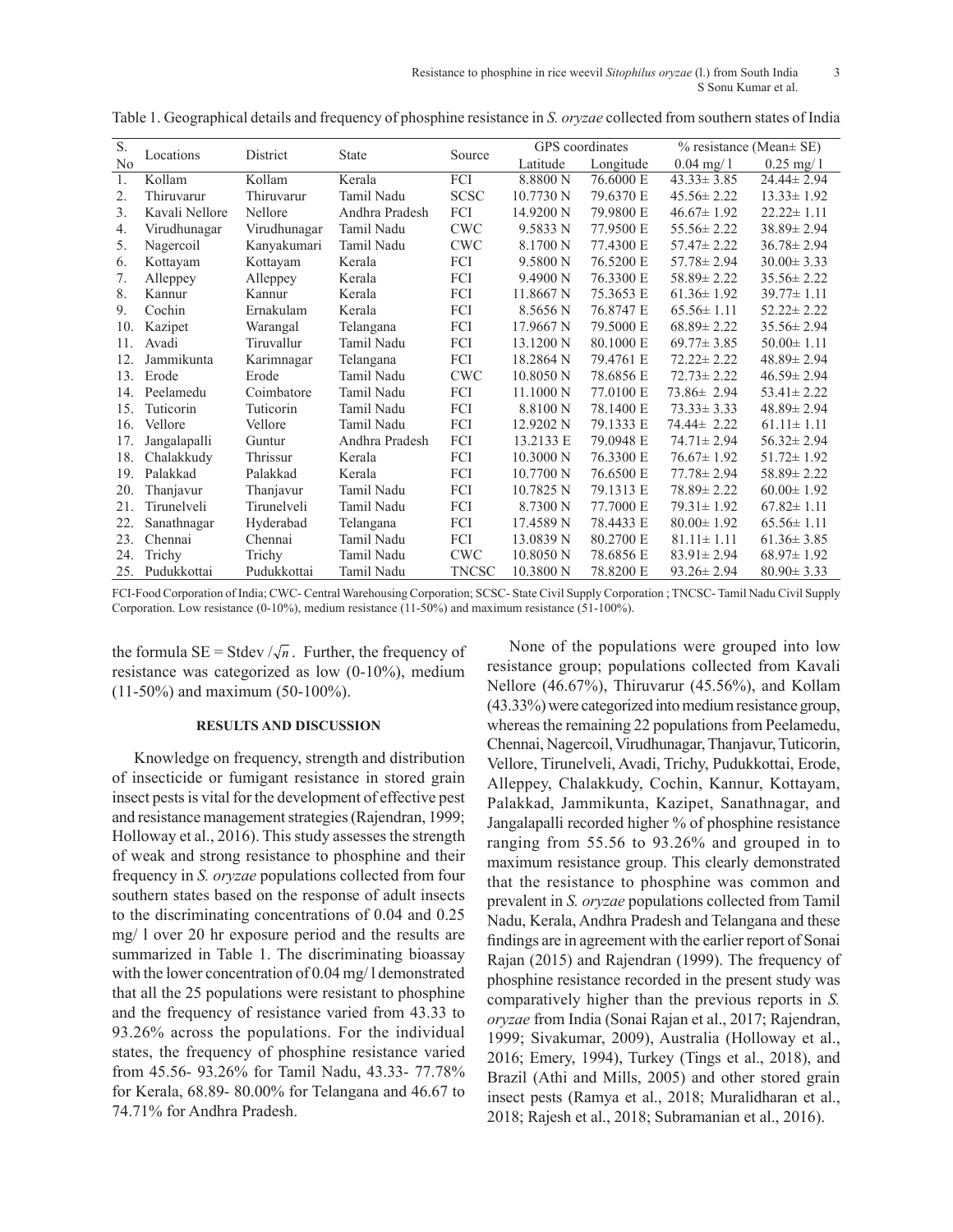Resistance screening of all the field collected populations of *S. oryzae* with the higher concentration of 0.25 mg/ l over 20 hr exposure period identified that all the 25 populations containing strongly resistant weevils with the survivors of up to 80.90%. Further, grouping of these strong resistant populations demonstrated that none gets grouped in to low strong resistance group, whereas 12 populations from Thiruvarur (13.33%) Nagercoil (36.78%), Virudhunagar (38.89%), Tuticorin (48.89%), Erode (46.59%), Alleppey (35.56%), Kannur (39.77%), Kollam (24.44%), Kottayam (30.00%), Jammikunta (48.89%), Kazipet (35.56%) and Kavali Nellore (22.22%) were grouped into moderate strong resistance group. The remaining 13 populations exhibited high frequency of strong resistance ranged from 50.00 to 80.90% and these populations were categorized under maximum resistance group. Overall, the results revealed that the populations of *S. oryzae* collected from Tamil Nadu, Kerala, Andhra Pradesh and Telangana survived at both the discriminating concentrations, indicating the prevalence of strong resistant populations. Similarly, the prevalence of strong resistance to phosphine in *S. oryzae* was reported in Australia, China, Vietnam and other parts of the world (Nayak et al., 2021; Nguyen et al., 2015; Duong and Bui, 2004), though the frequency of resistance reported varied from the present study.

This varied frequency of resistance to phosphine and prevalence of strong resistant populations across the sampled regions might be the result of continuous selection pressure with higher concentrations of phosphine gas over a long period of time (Benhalima et al., 2004; Collins et al., 2005) and inadequate or inappropriate fumigation practices (i.e. storage facilities not adequately sealed before fumigation and fumigant concentrations not being monitored) in bulk grain storage structures (Rajendran, 1999; Lorini et al., 2007; Pimentel et al., 2007). In addition, high insect populations favoured by climate and little or no insect control in storage godown are also the possible reasons for the development of strong resistant populations (Benhalima et al., 2004; Collins et al., 2005; Lorini et al., 2007). The results of the present study clearly demonstrated the prevalence of medium (22 populations) to maximum (13 populations) frequency of phosphine resistance in *S. oryzae* collected from four major southern states of India and this information would be helpful for the development of region specific phosphine resistance management strategies with optimum dose and exposure period in the future.

#### **ACKNOWLEDGEMENTS**

This work was financially supported by Indo-Australia Biotechnology Funded (IABF) project on "Deploying biotechnology based decision making tools in post-harvest grain pest management to enhance food security and market access" sponsored by the Department of Biotechnology, Government of India, New Delhi. Authors thank the managers and technical staff of Food Corporation of India, Central Warehousing Corporation and Civil Supply Corporation for assisting in stored sample collection.

#### **REFERENCES**

- Abbott W S. 1925. A method for computing the effectiveness of an insecticide. Journal of Economic Entomology 18: 265-267.
- Agarwal R K, Singh K N, Srivastava P K, Verma B K. 1979. Assessment of storage losses in wheat and different refractions in periodic arrivals in the mandis of Haryana. Bulletin of Grain Technology 17: 202-208.
- Athié I, Gomes R A, Bolonhezi S, Valentini S R, De Castro M F P M. 1998. Effects of carbon dioxide and phosphine mixtures on resistant populations of stored-grain insects. Journal of Stored Products Research 34: 27-32.
- Athié I, Mills K A. 2005. Resistance to phosphine in stored-grain insect pests in Brazil. Brazilian Journal of Food Technology 8: 143-147.
- Bell C H, 2000. Fumigation in the 21<sup>st</sup> century. Crop Protection 19: 563-569.
- Benhalima H, Chaudhry M, Mills K, Price N. 2004. Phosphine resistance in stored-product insects collected from various grain storage facilities in Morocco. Journal of Stored Products Research 40: 241-249.
- Champ B R, Dyte C E. 1976. Report of the FAO global survey of pesticide susceptibility of stored grain pests. FAO Plant Production and Protection Series No. 5, FAO, Rome. 297 pp.
- Collins P J, Daglish G J, Pavic H, Kopittke A R. 2005. Response of mixed age culture of phosphine resistant and susceptible strains of lesser grain borer, *Rhyzopertha dominica* to phosphine at a range of concentrations and exposure periods. Journal of Stored Product Research 41: 373-385.
- Collins P J. 1998. Resistance to grain protectants and fumigants in insect pests of stored products in Australia. Proceedings. Australian postharvest technical conference. CSIRO: Canberra Australia pp. 55-57.
- Cotton R. 1920. Rice weevil (*Calandra*) *Silophilus oryzae*. Journal of Agricultural Research 20: 409-422.
- Daglish G J, Collins P J. 1999. Improving the relevance of assays for phosphine resistance. Proceedings. 7<sup>th</sup> International working conference on stored-product protection, Beijing, China. 1998. pp. 584-593.
- Duong, T M, Bui N T T. 2004. Resistance of insect pests of stored products to grain protectants and phosphine in Vietnam. Proceedings. International conference on controlled atmosphere and fumigation in stored products, Gold- Coast, Australia. FTIC, Ltd., Publishing Israel.
- Emery R N. 1994. A Western Australian farm survey for phosphineresistant grain beetles. Proceedings. 6<sup>th</sup> International working conference on stored-product protection. Canberra, Australia. pp. 98-103.
- FAO. 1975. Recommended methods for detection and measurement